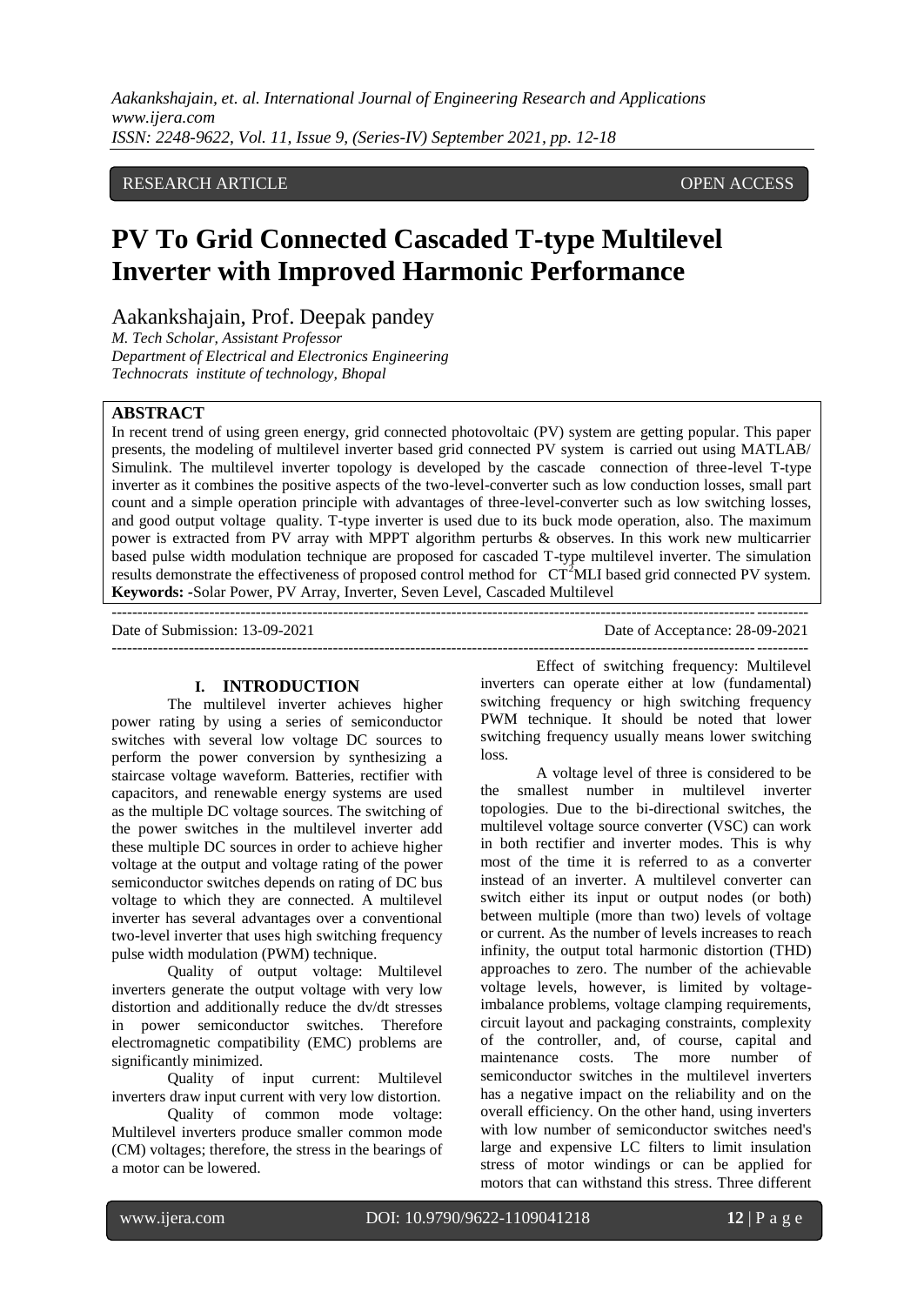major multilevel inverter structures have been used in industrial applications such as cascaded H-bridge inverter with isolated DC sources, diode clamped inverter, and flying capacitor inverter. The different multilevel inverter structures are discussed in this chapter; and each type of multilevel inverter, may be suitable for specific application due to its structure and benefits.

The three topologies of the MLI namely, the CMLI, the NPC inverter, and the flying capacitor inverter, have aroused the widest interest to date. The CMLI has an advantage over the NPC inverter and flying capacitor inverter topologies owing to its modular circuit layout and packaging, since each level has the same structure, and there are no extra clamping diodes or voltage balancing capacitors. The number of voltage levels in CMLI can be easily increased without any complication, by including additional full-bridge modules in series. The drawback of the CMLI is the need for a separate DC source for each module, while the other two inverters (NPCI and FCI) require only one DC source.

#### **II. PV ARRAY**

The photovoltaic cell converts the light energy into electrical energy depending on the irradiation of the sun and temperature in the atmosphere. Basically PVC is a PN junction diode [8] [4]. But in PN junction diode DCI AC source is needed to work, but here light energy is used as a source to produce DC output. PVC is a current control source not a voltage control source. The equivalent electrical circuit diagram of PVC is shown in the Figure 1.



**Figure 1: Show ideal photovoltaic cell equivalent circuit**



**Figure 2: Equivalent Electrical Circuit of PVC**

$$
I_D = I_0[\exp(V + IR_s)/KT - 1]
$$
 (1)

Therefore PVC output current is given in equation 2.

$$
I = I_L - I_D - I_{Sh} (2)
$$
  
\n
$$
I = I_L - I_0 [\exp(q(V + IR_s))/KT - 1] - (3)
$$
  
\n
$$
(V + IR_s)/R_{Sh}
$$

Where  $I_D$  the diode is current,  $R_{sh}$  is the shunt resistance,  $I_L$  is the light generated current of solar array. Solar cell is basically a p-n junction fabricated in a thin wafer or layer of semiconductor. The electromagnetic radiation of solar energy can be directly converted electricity through photovoltaic effect. Being exposed to the sunlight, photons with energy greater than the band-gap energy of the semiconductor are absorbed and create some electron-hole pairs proportional to the incident irradiation. Under the influence of the internal electric fields of the p-n junction, these carriers are swept apart and create a photocurrent which is directly proportional to solar insolation. PV system naturally exhibits a nonlinear I-V and P-V characteristics which vary with the radiant intensity and cell temperature.

**MPPT ALGORITHM:-** Because of the lesser efficiency of photovoltaic array most of the energy, impacting over array gets wasted. The algorithm known as maximum power point tracking may be helpful to enhance the performance of solar panel. The MPPT algorithm works on principal of Thevenin, according which the power output of a circuit is maximum when impedance of circuit matches with the load of impedance. So now we have to match the impedance instead of tracking maximum power point.

There are different techniques used to track the maximum power point. Few of the most popular techniques are:

- o Perturb and observe (hill climbing method)
- o Incremental Conductance method
- o Fractional short circuit current
- o Fractional open circuit voltage
- o Neural networks
- o Fuzzy logic

#### **Perturb and observe**

The P&O algorithm and "hill-climbing", both names refer to the same algorithm depending on how it is implemented. The basic difference between these two is that Hill-climbing involves a deviation of the duty cycle of the power converter and in P&O anxiety on the operating voltage of the DC link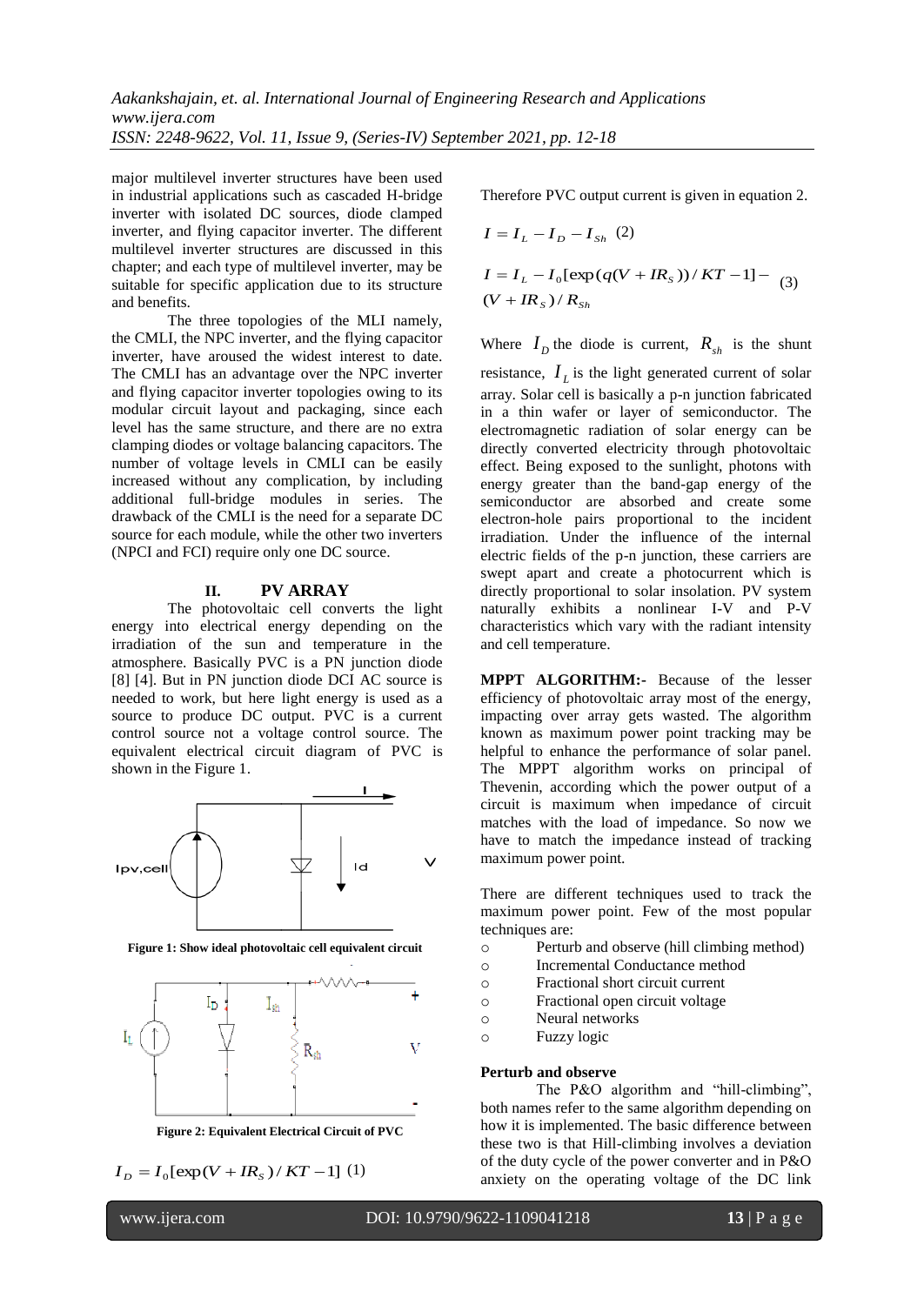between the PV array and the power converter takes place [3]. The deviation of duty cycle of the power converter is the modification of the voltage of DC link between the PV array and the power converter refer as Hill-climbing, so both names refer to the same technique. What should be the next perturbation is decided by considering the sign of the last perturbation and the sign of the last increment in the power.

The perturbation will remain in the same direction if power is incremented, and if power is decreased then next perturbation will be in the opposite direction. The process will be repeated until the point of maximum power will be reached. Then the operating point oscillates around the MPP.

# **Incremental conductance**

The slope of the curve between power and voltage of PV module is the deciding factor in incremental conductance algorithm, if it is zero it shows point of MPP positive (negative) on the left of it and negative (positive) on the right.

|  | $\Delta V/\Delta P = 0$ at the MPP |
|--|------------------------------------|
|--|------------------------------------|

 $\Delta V/\Delta P > 0$  on the left

 $\Delta V/\Delta P$  < 0 on the right

The change of MPP voltage is identified by comparing the change of the power to increment of the voltage of current curve.

# **Fractional short circuit current**

Fractional short circuit current method states that the ratio between array voltage at maximum power  $V_{MPP}$  to its open circuit voltage  $V_{OC}$ is nearly constant.  $V_{MPP} \approx k_1 V_{OC}$ 

The constant  $K_1$  is having value between 0.71 to 0.78. Now the value of  $V_{MPP}$  can be calculate by periodically measuring  $V_{OC}$ . This method is simple and cheap to implement but its efficiency is relatively low due to the utilization of inaccurate values of the constant k1 in the computation of  $V_{MMP}$ 

# **Total Harmonic Distortion**

.

The total harmonic distortion (THD or THDi) is a measurement of the harmonic distortion present in a signal and is defined as the ratio of the sum of the powers of all harmonic components to the power of the fundamental frequency. Distortion factor, a closely related term, is sometimes used as a synonym.

In audio systems, lower distortion means the components in a loudspeaker, amplifier or microphone or other equipment produce a more accurate reproduction of an audio recording.

In radio communications, devices with lower THD tend to produce less unintentional interference with other electronic devices. Since harmonic distortion tends to widen the frequency spectrum of the output emissions from a device by adding signals at multiples of the input frequency, devices with high THD are less suitable in applications such as spectrum sharing and spectrum sensing.

In power systems, lower THD implies lower peak currents, less heating, lower electromagnetic emissions, and less core loss in motors.



**Figure 3: Output Waveform of Distortion**

# **III. PROPOSED METHODOLOGY**

Renewable energy sources use to generate green energy for reduce environment pollution problem. In this work build a PV system that is transmit a power to the grid. A grid connected photovoltaic system is becoming increasingly important for the solution in renewable energy. Various types of inverter have been proposed for PV grid connected application such as multilevel inverters, current source inverter, voltage source inverter and etc. In this block diagram shows PV to grid connected system. This work processed in two stage where, stage one is the DC-DC boost converter with MPPT (Maximum power point) tracking and second stage is the seven-level inverter. For this stage proposed a new five-level inverter topology which is reduce the switched count and other parameters. After this stage leveled output passes through designed LCL filter which gives AC output and connected to grid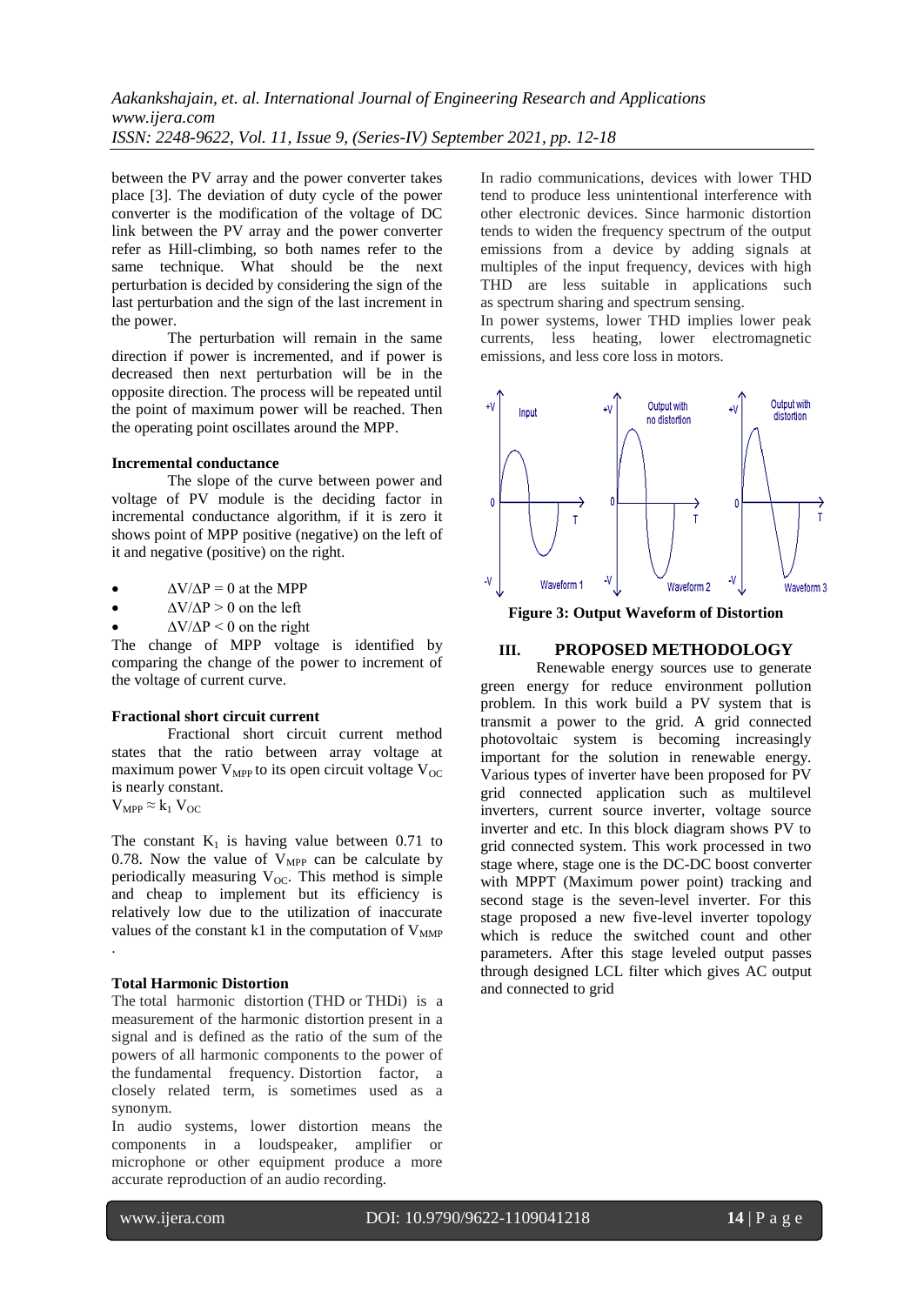

**Figure 4: Representation of cascaded PV to grid connected system**

#### **Designing of T-Type Inverter**

In this work proposed a T-type inverter which is suitable to connect PV and transmit a power to the grid. Proposed inverter generates a three-level at the output of the inverter as  $V_{dc}/2$ , 0,  $-V_{dc}/2$ . Proposed topology is represented in figure 4.2. This topology has 2 unidirectional switch and 1 bidirectional switch and it have 2 capacitors as a dcbus capacitor which is connected after the first stage which is DC-DC boost converter. Levelled voltage as a three-level voltage occurs at the output of the inverter. By connected three modules in the cascaded form we can create 7-level as a levelled output of the inverter. This cascaded T-type system provides a levelled voltage as  $1.5V_{dc}$ ,  $1V_{dc}$ ,  $0.5V_{dc}$ ,  $0.5V_{dc}$ ,  $-0.5V_{dc}$ ,  $-0.5V_{dc}$  $1V_{dc}$  -1.5 $V_{dc}$ .



**Figure 5: Proposed T-type inverter topologies**

# **DC-DC Boost Converter**

DC-DC boost converter used for constant output voltage for grid connected photovoltaic application system. The boost converter is designed to step up a fluctuating solar panel voltage to a higher constant DC voltage. It uses voltage feedback to keep the output voltage constant. To do so, a microcontroller is used as the heart of the control system which it tracks and provides pulse-widthmodulation signal to control power electronic device in boost converter. The boost converter will be able to direct couple with grid-tied inverter for grid connected photovoltaic system.



**Figure 6: DC-DC boost converter with MPPT tracking**

#### **PWM Signal**

The PWM method should be used to produce necessary switching pulses in order to provide a low and fixed switching frequency suitable for high power and industrial applications. Some switching techniques, such as hysteresis, have a variable switching frequency, which causes irritating audible noises. To modulate the measured reference signal, carriers are transferred vertically.

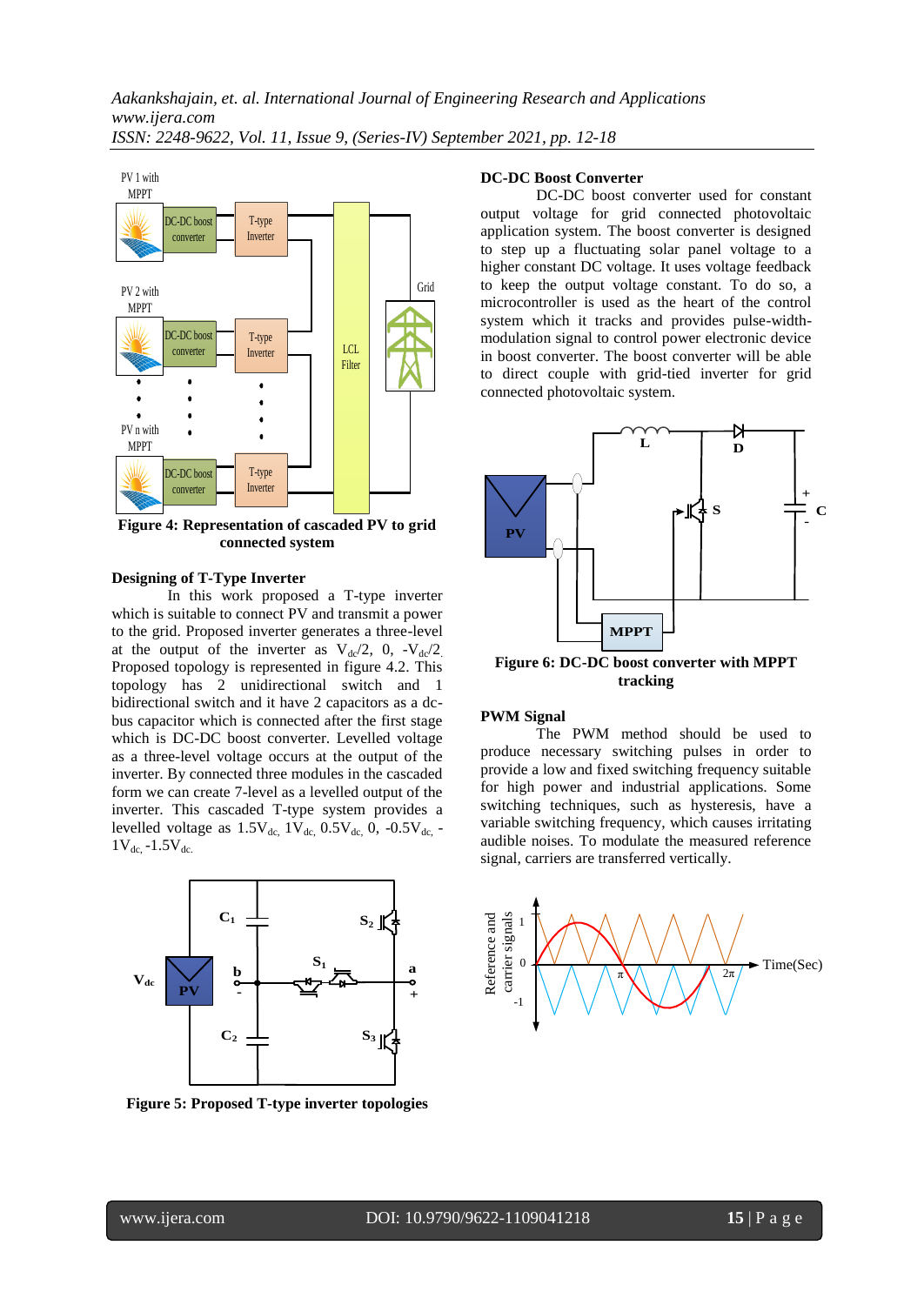

# **Figure 7: Level shifted PWM reference and carrier signals (a) For module-1 with zero phase shift in carrier signal (b) For module-2 with 120<sup>o</sup> phase shift in carrier signal (c) For module-3 with 240<sup>o</sup> phase shift in carrier signal**

# **Grid Synchronization**

The number of PV installations has an exponential growth, mainly due to the governments and utility companies that support programs that focus on grid-connected PV systems.

In a general structure distributed system, the input power is transformed into electricity by means of a power conversion unit whose configuration is closely related to the input power nature. The electricity produced can be delivered to the local loads or to the utility network, depending where the generation system is connected.

One important part of the distributed system is its control. The control tasks can be divided into two major parts:

(1) Input-side controller: Its main property is that it can extract the maximum power from the input source. Naturally, protection of the input-side converter is also important to be considered.

(2) Grid – side controller: It performs the following:

(a) It controls the active power generated

(b) It controls the reactive power transfer between the PV and the grid

(c) Control of the dc-link voltage is done by the grid-side controller

(d) It ensures high quality of the injected power

The items listed above for the grid-side controller are the basic features this controller should have. In addition to the above, auxiliary services like voltage harmonic compensation, active filtering or local voltage and frequency regulation might be requested by the grid operator.

The necessity of voltage feed forward and cross-coupling term is the major drawback of the control structure implemented in synchronous reference frame. In addition to that the phase angle of the grid voltage is a must in this implementation. In the case of control structure implemented in a stationary reference frame, if PR controllers are used for current regulation, the complexity of the control becomes lower compared to the structure implemented in dq frame. In addition to that, the phase angle information is not a necessity, and filtered grid voltages can be used as templates for the reference current waveform.

# **IV. SIMULATION RESULT**

This work simulates at a 2 KW power rating and use a PV module as 1 parallel and 6 series connected string at specific module. Also, specified 290 maximum dc output voltage. Graph plot of current and power with respect to voltage shown in figure 8.



# **Figure 8: PV power and current with respect to voltage**

This three-level inverter generates a levelled AC voltage as a form of  $+V_{dc}/2$ , 0,  $-V_{dc}/2$ . For increasing power of the system introduce a cascading method but it increases the output voltage peak of the system. By using T-type inverter we can reduces the peak of the voltage because it's worked in a buck-mode here peak of the output voltage is  $V_{\rm dc}/2$ . Three-level output voltage of the T-type converter shown in figure 5.4. PWM switching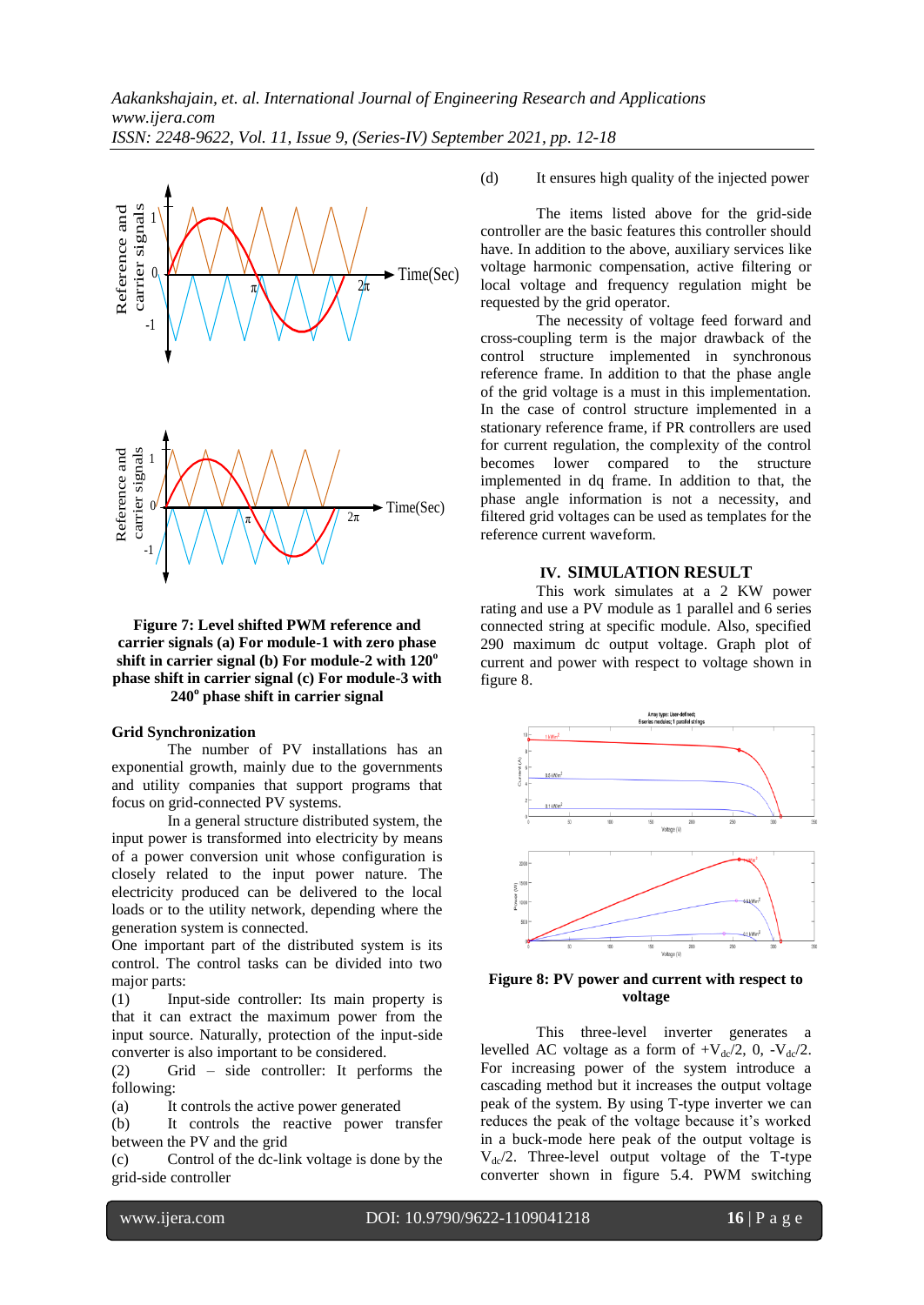*Aakankshajain, et. al. International Journal of Engineering Research and Applications www.ijera.com ISSN: 2248-9622, Vol. 11, Issue 9, (Series-IV) September 2021, pp. 12-18*

pulsed which is applied to operates a three-level inverter shown in figure 5.5. By the cascading of these three-module generates a seven-level at the output of the system which is shown in figure 5.6.



This work also reduces the harmonics of the grid current and grid voltage by the use of LCL filter at the grid side. For verification of reduced harmonics FFT analysis is done by using MATLAB platform. FFT analysis of grid voltage and grid current shown in figure 10 and figure 11 respectively. In an analysis of grid voltage harmonics only present fundaments component at the 50Hz frequency so 100% power presents in this component.



**Figure 10: FFT analysis of grid voltage**



**Figure 11: FFT analysis of grid current**

# **V. CONCLUSION**

For connection of renewable energy source to the grid required a power electronics converter. PV system generates a power in a form of DC so here required an inverter which is convert this dc power to the levelled AC power. It is a second stage of the proposed system in this stage convert DC voltage into the levelled AC voltage and cascaded Ttype inverter used in this stage. By using of single Ttype inverter generates a three-level at the output although cascaded of three modules through T-type inverter generates seven-level at the point of levelled AC output.

This proposed system simulates and design on 2.5kW power and inverter working on 10KHz switching frequency. At this high frequency and specific power justified that this system is highly efficient and reduces a power loss in between the power converter.

Similarly in the grid current analysis maximum power component present in the same 50Hz frequency also second maximum component present at the 150Hz frequency but its only 0.9% so 99.1% component present at the grid frequency so its justified that its reduces the harmonics.

# **REFERENCES**

- [1]. M. Abarzadeh and K. Al-Haddad, "An improved active-neutral-point-clamped converter with new modulation method for ground power unit application," IEEE Trans. Ind. Electron., vol. 66, no. 1, pp. 203–214, Jan. 2019.
- [2]. Y. P. Siwakoti, "A new six-switch five-level boost-active neutral point clamped (5L-Boost-ANPC) inverter," in Proc. IEEE Appl. Power Electron. Conf. Expo., 2018, pp. 2424–2430.
- [3]. A. K. Yadav,M. Boby, S. K. Pramanick, K.